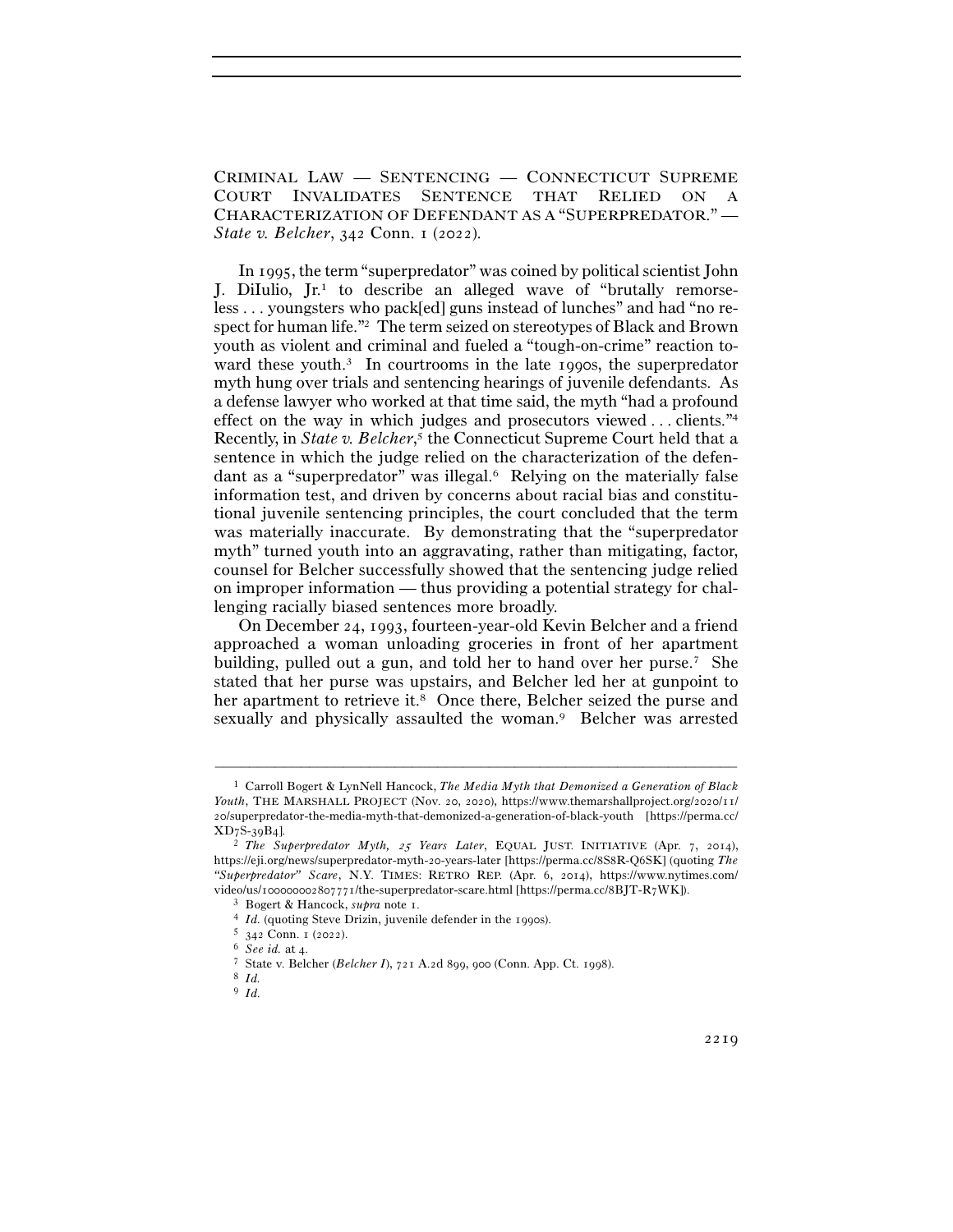and charged with kidnapping, sexual assault, robbery, and burglary.10 Although he was a minor, Belcher was transferred to adult court.<sup>11</sup>

A jury found Belcher guilty on all counts,<sup>12</sup> and he was sentenced to sixty years in prison.<sup>13</sup> To determine Belcher's sentence, the sentencing court reviewed a "presentence investigation report" that included Belcher's school records, psychological reports, and intelligence tests.14 In explaining his reasoning for the imposition of such a lengthy sentence, the sentencing judge recalled DiIulio's work in characterizing "superpredators" as a "group of radically impulsive, brutally remorseless youngsters who assault, rape, rob[,] and burglarize."15 The judge additionally told Belcher he was a "charter member" of that group and expressed his belief that Belcher had "no fears" or "pangs of conscience."16

Belcher filed a motion to correct an illegal sentence in 2015, after spending decades in prison and unsuccessfully challenging his conviction twice.17 Belcher challenged his sentence on three grounds: that it relied on inaccurate information; was disproportionate; and violated the Eighth Amendment as interpreted by Connecticut Supreme Court precedent. Specifically, in *State v. Riley*, 18 the Connecticut Supreme Court invalidated a seventeen-year-old's sentence of one hundred years, finding that the trial court did not sufficiently consider the mitigating factor of youth, which, at the time, was thought to be required by the U.S. Supreme Court's 2012 decision *Miller v. Alabama*. 19 The Superior Court of Connecticut ruled in favor of Belcher, reaching only the claim based on *Riley*. 20 The court noted that the state did not argue that the sentencing judge "gave mitigating effect to the defendant's young age and its hallmarks" and ordered a new hearing.21 Before a new hearing could occur, however, the superior court vacated its own order and, in light of

<sup>&</sup>lt;sup>10</sup> *Id.* at 900–01.<br><sup>11</sup> *Id.* at 901. The judge deemed him "not amenable to treatment in a juvenile facility." *Id.*<br><sup>12</sup> *See* Belcher v. State (*Belcher II*), No. CV990367782, 2005 WL 648043, at \*1 (Conn. Super.

Ct. Feb. 17, <sup>2005</sup>). 13 State v. Belcher (*Belcher IV*), No. CR940100508, 2017 WL 4508623, at \*2 (Conn. Super. Ct. Aug. 24, 2017).<br>
<sup>14</sup> *Id.* at \*2–3.<br>
<sup>15</sup> *Belcher*, 342 Conn. at 10 (emphasis omitted).<br>
<sup>16</sup> *Id.* at 10–11 (emphasis omitted).<br>
<sup>16</sup> *Id.* at 10–11 (emphasis omitted).<br>
<sup>17</sup> *See Belcher IV*, 2017 WL 4508623, at \*1. B

ing that trying him after he had a hearing to adjudicate his removal to adult court violated double jeopardy. *See Belcher I*, 721 A.2d 899, 901 (Conn. App. Ct. 1998). This argument was rejected. *Id.* at 901–02. Belcher also filed a motion for a new trial on the basis of newly discovered evidence.

*Belcher II*, 2005 WL 648043, at \*1. This motion was denied. *Id.* at \*<sup>4</sup>. 18 <sup>110</sup> A.3d 1205 (Conn. 2015); *see* State v. Belcher (*Belcher III*), No. CR94100508, 2016 WL <sup>2935462</sup>, at \*1 (Conn. Super. Ct. Apr. 29, <sup>2016</sup>). 19 <sup>567</sup> U.S. 460 (2012); *see Riley*, 110 A.3d at 1217–18; *Miller,* 567 U.S. at 465 (holding that

courts must consider the mitigating factor of youth before sentencing a child to life without parole). 20 *Belcher III*, 2016 WL 2935462, at \*<sup>1</sup>. 21 *Id.* at \*3*.*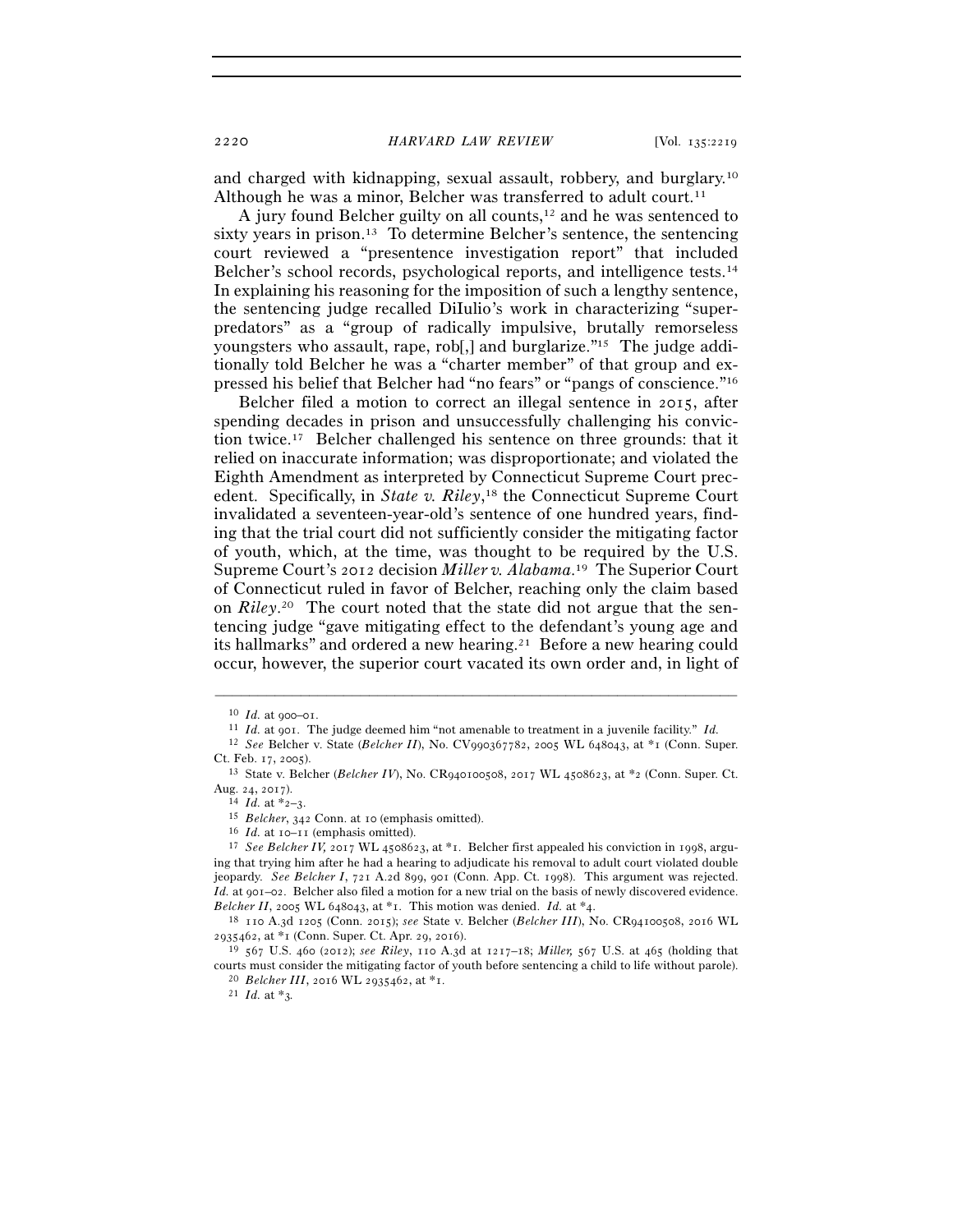## <sup>2022</sup>] *RECENT CASES* 2221

new Connecticut Supreme Court developments, reconsidered the Eighth Amendment claim.22 The court relied on the Connecticut Supreme Court's decisions in *State v. Delgado*23 and *State v. Boyd.*24 In these cases, the Connecticut Supreme Court refined its interpretation of *Miller*'s requirements, holding that a *Miller* violation could be remedied by parole eligibility.25 Because Belcher would be eligible for parole after serving thirty years, the court dismissed his claim and went on to consider his inaccurate information and disproportionality claims.<sup>26</sup> Each of these was dismissed as well.27

For the inaccurate information claim, Belcher argued that the sentencing court's characterization of him as a "superpredator" was materially false.28 The superior court found that Belcher's claim must fail "for at least four reasons."29 First, the court determined that "superpredator" was descriptive and not a "fact."30 The usage of the term "is of a different character" than what is usually challenged under inaccurate information claims — things like mischaracterized past convictions.31 Second, the sentencing judge had a "reasonable basis to rely" on the term because it was created by a professor at Princeton who had published his findings.32 Third, the court stated that it was reasonable for the sentencing judge to use the superpredator characterization because the evidence "amply supported the conclusion that [Belcher] . . . met that definition."33 Lastly, the court concluded the superpredator remarks were "just a gloss" and that the sentencing judge would have reached the same result had the superpredator theory been repudiated at the time.34

The Connecticut Supreme Court reversed and remanded. Writing for a unanimous court, Justice Mullins<sup>35</sup> held that the superior court abused its discretion by dismissing the inaccurate information claim.36 The court applied a two-part test to determine whether the sentence was

<sup>22</sup> *See Belcher IV*, 2017 WL 4508623, at \*<sup>1</sup>. 23 <sup>151</sup> A.3d 345 (Conn. <sup>2016</sup>). 24 <sup>151</sup> A.3d 355 (Conn. 2016); *see Belcher IV*, 2017 WL 4508623, at \*<sup>1</sup>. 25 *Belcher IV*, 2017 WL 4508623, at \*1.

<sup>26</sup> *Id.*

<sup>27</sup> *Id.* at \*2, \*4. For the disproportionality claim, the court found no disparity between the "gravity of the offense compared to the harshness of the penalty." *Id.* at  $*_2$  (quoting Ewing v. California, 538 U.S. 11, 28 (2003)). 28 *See id.* at \*<sup>3</sup>. 29 *Id.* at \*<sup>4</sup>. 30 *Id.*

<sup>&</sup>lt;sup>32</sup> *Id.* In both *Belcher III* and *Belcher IV*, DiIulio's name was misspelled as "DiLulio."<br><sup>33</sup> *Id.*<br><sup>34</sup> *Id.*<br><sup>35</sup> Chief Justice Robinson and Justices McDonald, D'Auria, Kahn, Ecker, and Keller joined the

opinion. 36 *Belcher*, 342 Conn. at 4.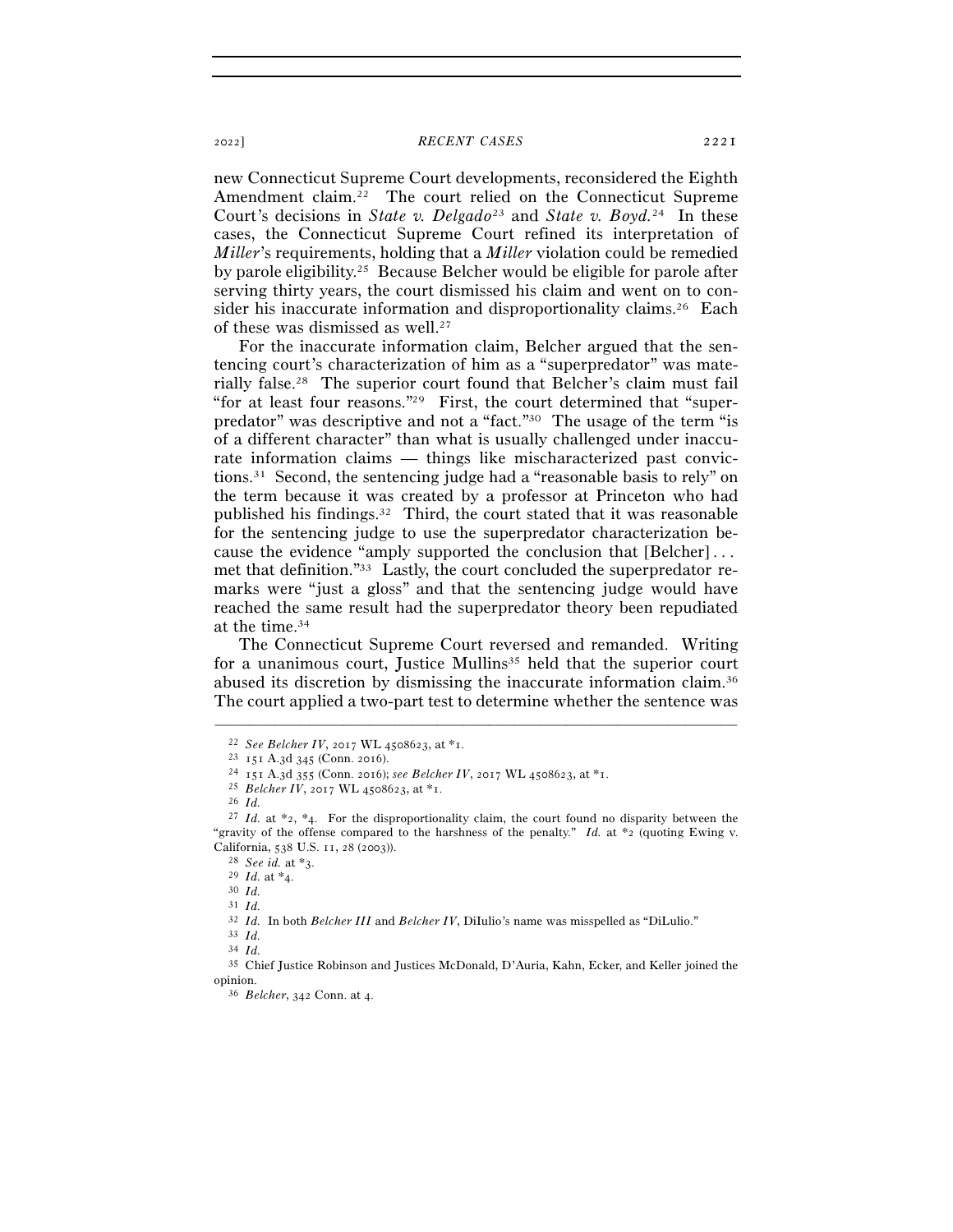2222 *HARVARD LAW REVIEW* [Vol. 135:<sup>2219</sup>

illegally imposed due to reliance on false information: assessing whether the information was "materially false or unreliable" and whether the sentencing judge "substantially" relied on it.37 To conclude that the "superpredator" theory was materially false, the court considered the history of the term and its association with racial bias, stressing that the term was "baseless when it originally was espoused and has since been thoroughly debunked and universally rejected."38 For the second prong of the test, the court concluded that because the sentencing court's remarks were "heavily directed at and shaped by the superpredator theory," it was clear that the court substantially relied on it.39

The court then explained that the usage of the superpredator myth in Belcher's case was "especially detrimental to the integrity of the sentencing procedure" because it both called into question whether Belcher would have received the same sentence if he were not Black and reversed the mitigating factor of youth.40 Justice Mullins described how the myth transformed the "impulsivity, submission to peer pressure, [and] deficient judgment"<sup>41</sup> of youth from mitigating factors to aggravating ones contrary to *Roper v. Simmons*. 42 In *Roper*, the U.S. Supreme Court considered children's relative immaturity a reason to give them less harsh sentences.43 After invalidating Belcher's sentence, the court remanded for resentencing.44

The strategy taken by Belcher's counsel can be useful for lawyers challenging the use of racial stereotypes in the sentencing of Black and Brown youth. Bringing a claim that a juvenile's sentence with parole eligibility is unconstitutional under *Roper* and its progeny is difficult, if not impossible. So too is proving that a sentencing court relied on inaccurate information. However, by explaining how the "superpredator" myth was not only inaccurate, but also contravened the juvenile sentencing values espoused in *Graham v. Florida*, <sup>45</sup> *Miller*, and *Roper*, Belcher's counsel succeeded.

The Supreme Court's decisions in *Graham*, *Miller*, and *Roper* expressed the general belief that when it comes to sentencing, children are different. In *Roper*, the Court held that it was cruel and unusual under the Eighth Amendment to sentence minors to death, resting its decision in part on three qualities unique to children: their relative lack of maturity and responsibility, their susceptibility to peer pressure, and their

<sup>&</sup>lt;sup>37</sup> *Id.* at 13 (quoting State v. Collette, 507 A.2d 99 (1986)).<br><sup>38</sup> *Id.* at 16.<br><sup>39</sup> *Id.* at 24.<br><sup>40</sup> *Id.* at 16.<br><sup>41</sup> *Id.* at 22.<br><sup>42</sup> 543 U.S. 551 (2005); see Belcher, 342 Conn. at 22.<br><sup>43</sup> *Roper*, 543 U.S. at 57

<sup>45</sup> 560 U.S. 48 (2010).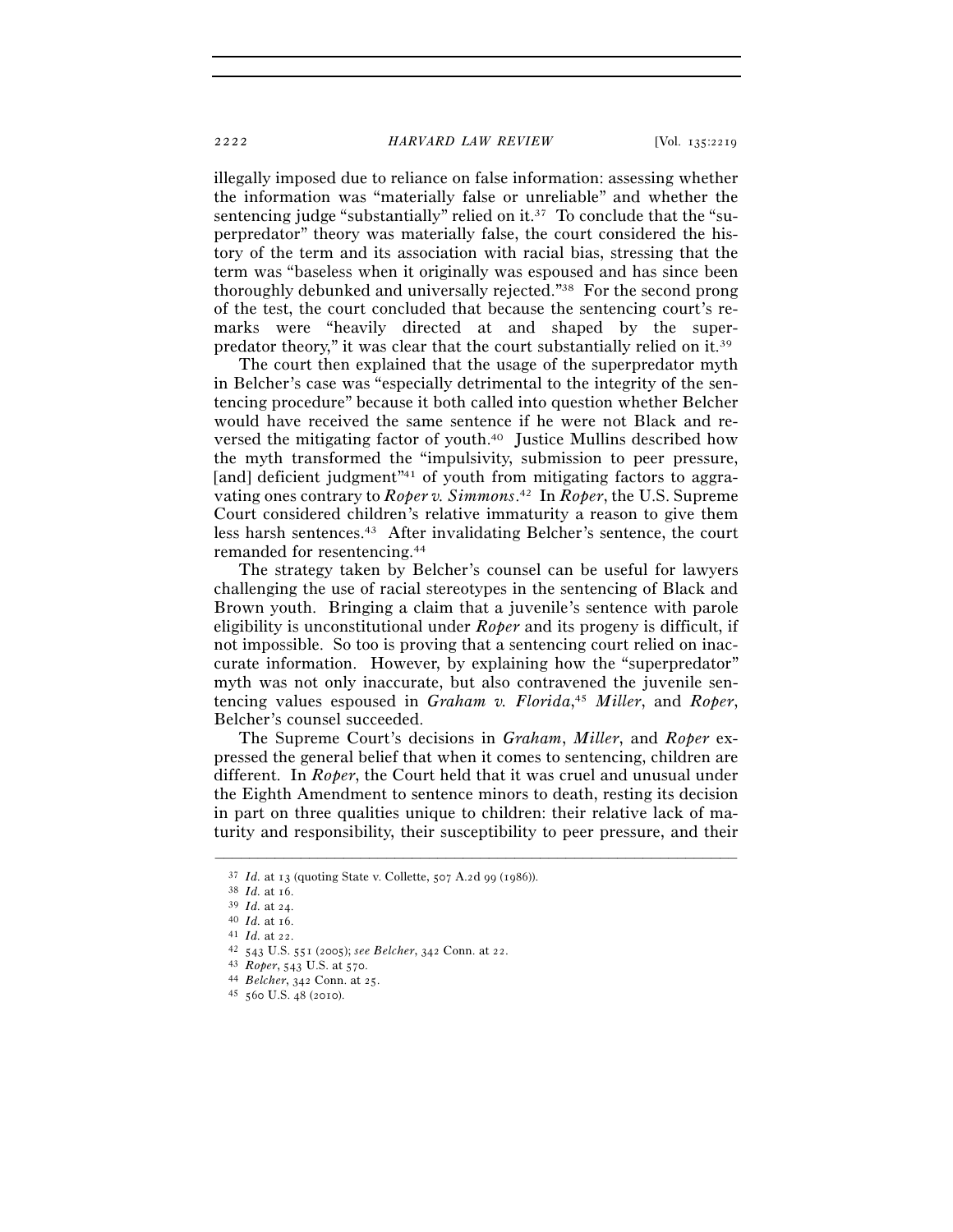<sup>2022</sup>] *RECENT CASES* 2223

potential for growth and character development.46 In *Graham*, the Court extended this reasoning to hold that sentencing juveniles to life without parole (LWOP) for nonhomicide crimes was unconstitutional.<sup>47</sup> And, in *Miller*, the Court found it cruel and unusual for states to have statutory schemes that mandated LWOP sentences for minors and thus foreclosed the consideration of the "juvenile's 'lessened culpability' and greater 'capacity for change.'"48

In theory, these cases could be read to create a general requirement that youth must be considered as a mitigating factor in all juvenile sentencing cases;49 in practice, these cases are construed narrowly. The Connecticut Supreme Court has interpreted *Roper* and its progeny *not* to require consideration of "mitigating factors associated with a juvenile's young age before imposing a sentence that includes an opportunity for parole."50 Connecticut is not alone in its interpretation: many states have determined that parole eligibility cures an otherwise invalid life sentence.<sup>51</sup> Thus, raising a successful constitutional challenge to overturn a sentence offering the possibility of parole is, in many places, destined to fail. Indeed, as Belcher was eligible for parole, the Connecticut Superior Court dismissed his Eighth Amendment claim on these grounds.52

Successfully challenging the use of the superpredator myth without explaining how it contravenes these principles would have been difficult as well. Judges in Connecticut have significant discretion over what information they consider in sentencing hearings $53$ : in terms of accuracy,

–––––––––––––––––––––––––––––––––––––––––––––––––––––––––––––

*Juvenile Lifers After* Miller v. Alabama, 99 MINN. L. REV. 1159, 1184–86 (2015) (discussing parole schemes in Michigan, Massachusetts, and Wyoming); Huston, *supra* note 49, at 601–02 (same for Colorado); Kelly Scavone, Note, *How Long Is Too Long?: Conflicting State Responses to De Facto Life Without Parole Sentences After* Graham v. Florida *and* Miller v. Alabama, 82 FORDHAM L. REV. 3439, 3470–71, 3473–74 (2014) (same for Montana and Louisiana); Megan Annitto, Graham*'s Gatekeeper and Beyond: Juvenile Sentencing and Release Reform in the Wake of Graham and* Miller, 80 BROOK. L. REV. 119, 132–36 (2014) (same for Pennsylvania and California); The Editorial Bd., Opinion, *Echoes of the Superpredator*, N.Y. TIMES (Apr. 13, 2014), https://www.nytimes.com/ 2014/04/14/opinion/echoes-of-the-superpredator.html [https://perma.cc/DSC5-YDJQ] (same for West Virginia and Hawaii). 52 *See Belcher IV*, No. CR940100508, 2017 WL 4508623, at \*2 (Conn. Super. Ct. Aug. 24, 2017);

836 (Conn. App. 2009).

<sup>&</sup>lt;sup>46</sup> See Roper, 543 U.S. at 569–70.<br><sup>47</sup> See Graham, 560 U.S. at 82.<br><sup>48</sup> Miller v. Alabama, 567 U.S. 460, 465 (2012) (quoting Graham, 560 U.S. at 68, 74).<br><sup>49</sup> See Amanda Huston, Jurisprudence vs. Judicial Practice: Dimi *over Juvenile Sentencing*, 92 DENV. U. L. REV. 561, 573–81 (2015) (arguing that "*Miller*'s rationale . . . is applicable to all juvenile sentencing proceedings," *id.* at 581).<br><sup>50</sup> State v. Boyd, 151 A.3d 355, 357–58 (Conn. 2016).<br><sup>51</sup> *See, e.g.*, Brianna H. Boone, Note, *Treating Adults like Children: Re-sente* 

Reply Brief of the Defendant-Appellant at 7, *Belcher*, 342 Conn. 1 (No. 40884).<br><sup>53</sup> *See* State v. Eric M., 858 A.2d 767, 772–73 (Conn. 2004); State v. Martin M., 971 A.2d 828,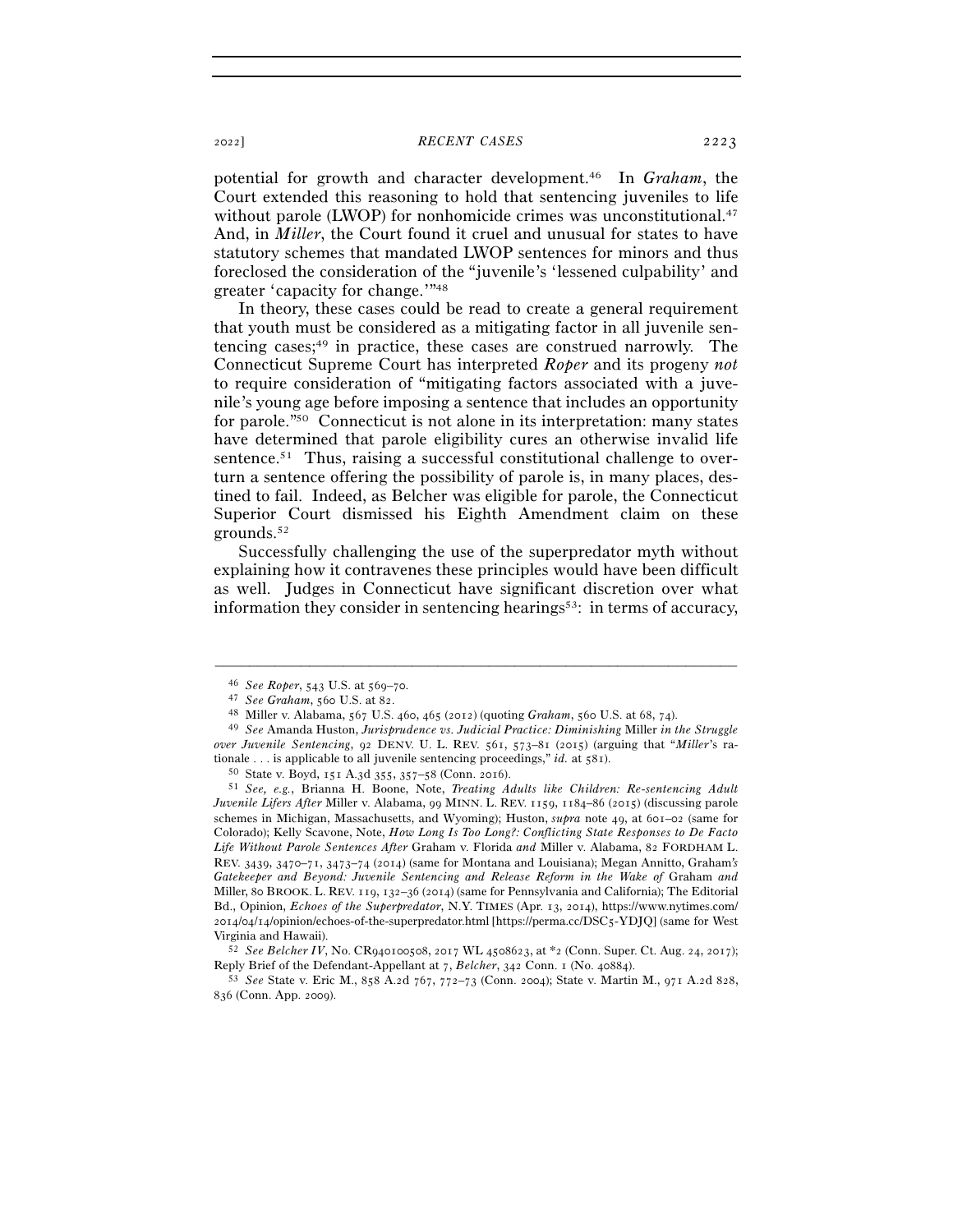2224 *HARVARD LAW REVIEW* [Vol. 135:<sup>2219</sup>

information must only have "some minimal indicium of reliability."54 Typically, generalized characterizations of the defendant are acceptable.55 Indeed, the Connecticut Supreme Court upheld the use of racialized characterizations in the sentencing of an adult as recently as 2021. In *State v. Francis*, 56 the court held that a sentencing judge's statements that "'young men like [the defendant] . . . are involved in drugs' and have 'new cars,' 'jewelry,' 'money,' and 'attractive ladies,'"<sup>57</sup> and characterization of these men as "macho," did not show that the judge relied on materially false information.58 Although counsel for Ernest Francis argued that these descriptors should be placed in the "historical context" of the 1990s when there was "mass hysteria over so-called, and completely fictitious, youthful 'super-predators,'"59 the Connecticut Supreme Court upheld Francis's sentence.<sup>60</sup> "Macho" is certainly connected to negative, racialized stereotypes, which the court recognized.<sup>61</sup> But, while the justices expressed their concern that the comments were "inappropriate,"62 and clarified that "[g]eneralizations . . . based in pernicious stereotypes[] have no place in our judicial system,"63 they ultimately denied Francis's claim based on a strict application of the materially false information test.64 It seems probable, then, that the result in *Belcher* would have been different had counsel not intertwined the use of racial stereotypes with constitutional juvenile sentencing concerns.

Yet counsel *was* able to demonstrate that the use of "superpredator" contravened juvenile sentencing precedent<sup> $65$ </sup> — although the sentence was not unconstitutional per se — and the Connecticut Supreme Court embraced this argument. As Belcher's counsel explained, the superpredator label was a "distorted lens" that erased the "capacity for reform and rehabilitation particularly noteworthy in a juvenile defendant."66 The superpredator myth's false image of Black boys as dangerous due

<sup>–––––––––––––––––––––––––––––––––––––––––––––––––––––––––––––</sup> <sup>54</sup> *Eric M.*, 858 A.2d at 773 (quoting State v. Huey, 505 A.2d 1242, 1246 (Conn. 1986)). Beyond reliability, the judge must also have "a reasonable, persuasive basis" for using the information. *Id.*

<sup>55</sup> *See, e.g.*, State v. Salters, 222 A.3d 123, 130–31 (Conn. App. Ct. 2019) (holding that the sentencing court's consideration of the defendant as an alleged gang member was acceptable); *Martin M.*, 971 A.2d at 835–37 (holding that the sentencing court's labeling of the defendant as a "sexual predator" and reliance on the *perceived* recidivism rates of sexual offenders was acceptable).<br>  $56$  258 A.3d 1257 (Conn. 2021).<br>  $57$  *Id.* at 1265.<br>  $58$  *Id.* at 1264.<br>  $59$  Reply Brief of the Petitioner-Appellant at

 $and\ Their\ Machines,\,72$  AM. J. ORTHOPSYCHIATRY 163, 166–67 (2002).<br> $62$  Francis, 258 A.3d at 1266.<br> $63$  Id. at 1267.<br> $64$  See id. at 1265–66 (focusing, in part, on the fact that the defendant had sold drugs).<br> $65$  Reply Brief of the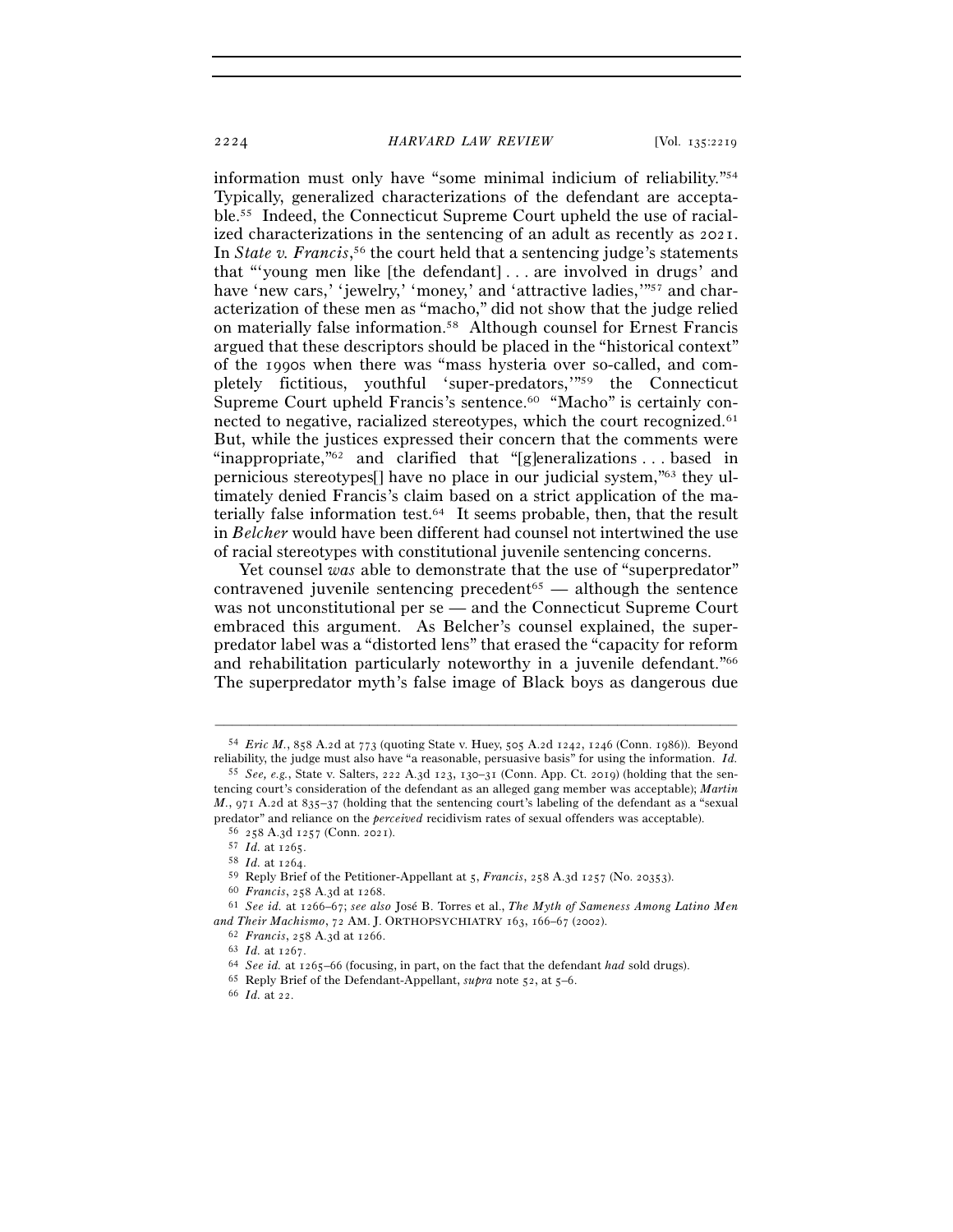## <sup>2022</sup>] *RECENT CASES* 2225

to their "impulsivity, submission to peer pressure, [and] deficient judgment<sup>"67</sup> reversed the typical reasons for leniency for youth: youth should be given *lesser* sentences for these very characteristics. While Belcher's parole eligibility negated his constitutional claim, and the sentencing court's construction of Belcher as a superpredator alone would not necessarily require the invalidation of his sentence, the combination of these two issues concerned the court enough to hold that Belcher's sentence was imposed illegally.<sup>68</sup>

Given the ubiquity of racism in the juvenile justice system, arguments like that used in *Belcher* can be replicated by other lawyers fighting for reduced sentences of nonwhite defendants sentenced as children. For Black and Brown children, stereotypes, implicit bias, and a lack of empathy can fuel racially biased treatment and erase the reduced culpability associated with childhood.69 These stereotypes likely contribute to the fact that Black children "receive harsher treatment" than white children "at every stage of the criminal justice system, from the point of arrest to sentencing."70 In sentencing specifically, Black children are given lengthier sentences and are more likely to be sentenced as adults.71 In 2017, for example, fifty-four percent of the children transferred to adult court were Black, even though Black youth made up only thirty-seven percent of all delinquency cases.72 Additionally, Black children are ten times more likely to be sentenced to LWOP than white

<sup>67</sup> *Belcher*, 342 Conn. at <sup>9</sup>. 68 *See id.* (stating that the superpredator myth was "particularly harmful materially false information" that "cannot be reconciled" with Supreme Court precedent). 69 *See* ZENOBIA BELL & ANA RASQUIZA, NAT'L CTR. FOR YOUTH L., IMPLICIT BIAS AND

JUVENILE JUSTICE 14–18 (2014); REBECCA EPSTEIN ET AL., GIRLHOOD INTERRUPTED: THE ERASURE OF BLACK GIRLS' CHILDHOOD 4–6 (2015), https://genderjusticeandopportunity. georgetown.edu/wp-content/uploads/2020/06/girlhood-interrupted.pdf [https://perma.cc/M84H-JSNV]; Barry C. Feld, *The Transformation of the Juvenile Court* — *Part II: Race and the "Crack Down" on Youth Crime*, 84 MINN. L. REV. 327, 374–75 (1999); Kenneth B. Nunn, *The Child as Other: Race and Differential Treatment in the Juvenile Justice System*, 51 DEPAUL L. REV. 679, 709–12 (2002); Robert J. Smith & Justin D. Levinson, *The Impact of Implicit Racial Bias on the Exercise of Prosecutorial Discretion*, 35 SEATTLE U. L. REV. 795, 811–12 (2012). For an account of the way stereotypes exacerbate the criminalization of Latino and Native children as well, see JESSICA NELSON ET AL., BEYOND EXCLUSIONARY DISCIPLINE: RE-CONCEPTUALIZING CONNECTICUT'S SCHOOL TO PRISON PIPELINE TO ADDRESS ROOT CAUSES 7–11 (2020), https://ctvoices.org/wp-content/uploads/2020/05/Beyond-Exclusionary-Discipline\_Just-Research.pdf [https://perma.cc/NNU4-V<sup>4</sup>MU]. 70 AMNESTY INT'L & HUM. RTS. WATCH, THE REST OF THEIR LIVES <sup>39</sup> (2005), https://

www.hrw.org/sites/default/files/reports/TheRestofTheirLives.pdf [https://perma.cc/SXL7-E5S4].<br><sup>71</sup> Nunn, *supra* note 69, at 681–82; Feld, *supra* note 69, at 372–74.<br><sup>72</sup> Press Release, Wendy Sawyer, Prison Pol'y Initiati

<sup>2019</sup> (Dec. 19, 2019), https://www.prisonpolicy.org/reports/youth2019.html [https://perma.cc/4ZXP-ERUT].